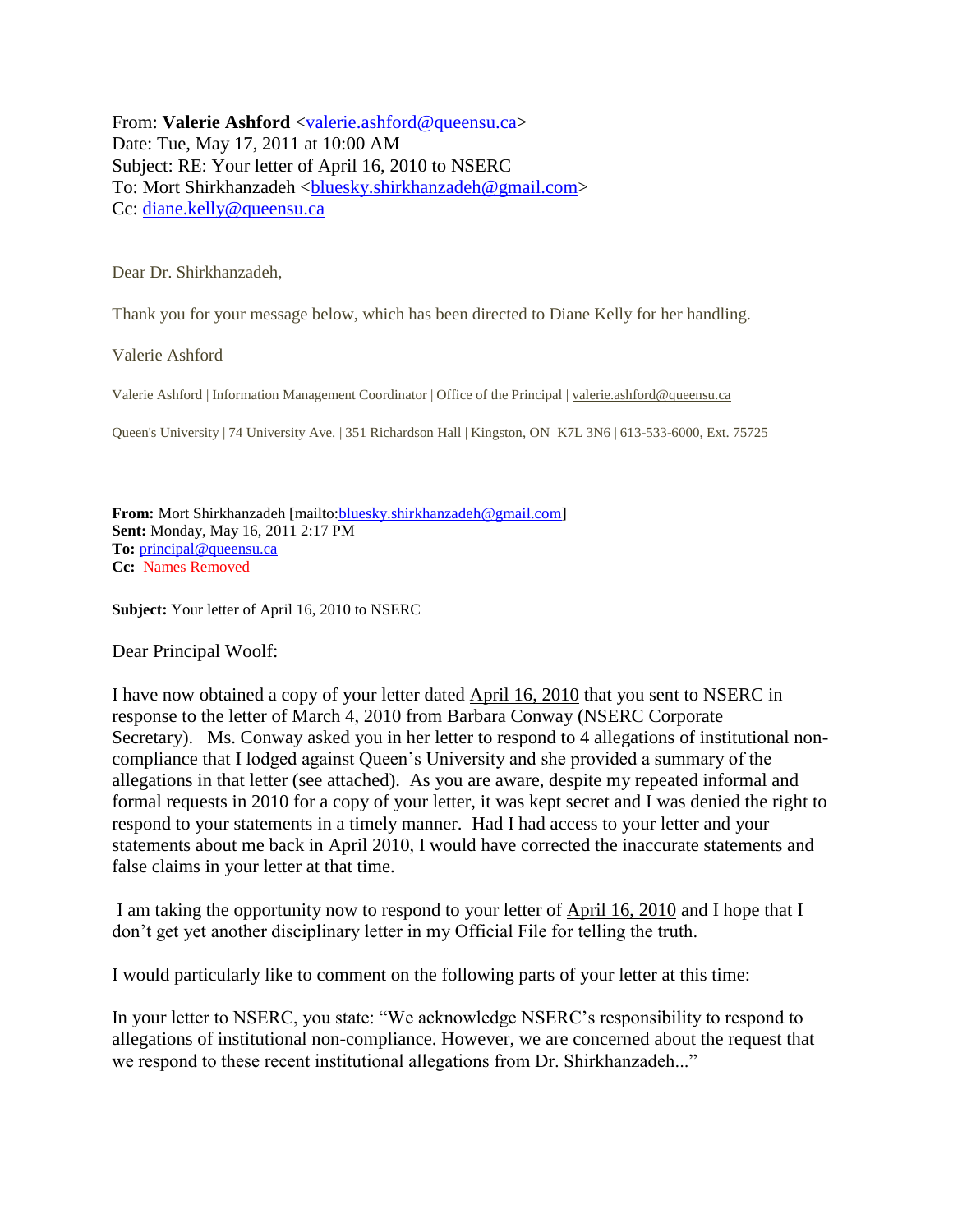You also state that, "the information upon which Dr. Shirkhanzadeh appears to base his allegations was available to him (and to NSERC) in 2005 and 2006". This statement is inaccurate: the four allegations of institutional non-compliance that I lodged against Queen's in December 2009 and January 2010 are based on the information contained in the university investigation report that was only made available to me by NSERC on November 19, 2009. NSERC released the university's report with the relevant NSERC files on November 19, 2009 as a result of my formal request (ATI Request 2009-05) for information that I submitted after reading an article about the case by Canwest News.

I had no access to the university's report in 2005 and 2006. Back in 2005, Dr. Kerry Rowe (former VP (Research) refused to give me a copy of the investigation report because of the nontransparent system that was (and still is) in place at Queen's. In his letter of December 2, 2005 to Ms. Lorraine Stewart (Research Ethics Coordinator, NSERC), Dr. Rowe wrote:

"I am concerned about the requirement that the university inform the complainants of the conclusions reached in the investigation....."

Back in 2005, Dr Rowe concealed the truth about the outcome of investigation and instead of allowing me to comment on the report, he informed me in his brief letter of December 22, 2005 that there was no misconduct. I only learned about the scale of cover-up after reading the newspaper article and after NSERC released the university's investigation report and other files in November 2009. My allegations of institutional non-compliance are based on the information and documents contained in the university's report and relevant NSERC files, including letters and e-mail exchanges between the university officials, lawyers, the reviewer, and NSERC officials.

Here are some of the facts that we now know based on the information released by NSERC in November 2009:

1. On November 21, 2005, NSERC instructed Dr. Rowe to investigate the allegations of data fabrication and many other allegations (9 letters) that I had sent to NSERC. A copy of the NSERC's letter dated November 21, 2005 describing the nature of allegations is attached and marked as Exhibit "A".

2. Despite clear instructions from NSERC, allegations of data fabrication were not investigated by the university. This is confirmed by the university's reviewer in his report where he clearly states that on 7 October 2005 he was instructed to assess "certain" allegations of data falsification and further confirms that, "This assessment is concerned only with allegations of data falsification..." He goes on to state that, "I have not considered other allegations of academic misconduct or questions concerning the scientific results and the analyses." There is no record to show that allegations of data fabrication were examined in 2005 or at any other time after 2005. This represents a significant violation of MOU.

3. It is also clear from the reviewer's report that he was denied access to a complete record of the data that he requested to examine the allegations of data falsification. As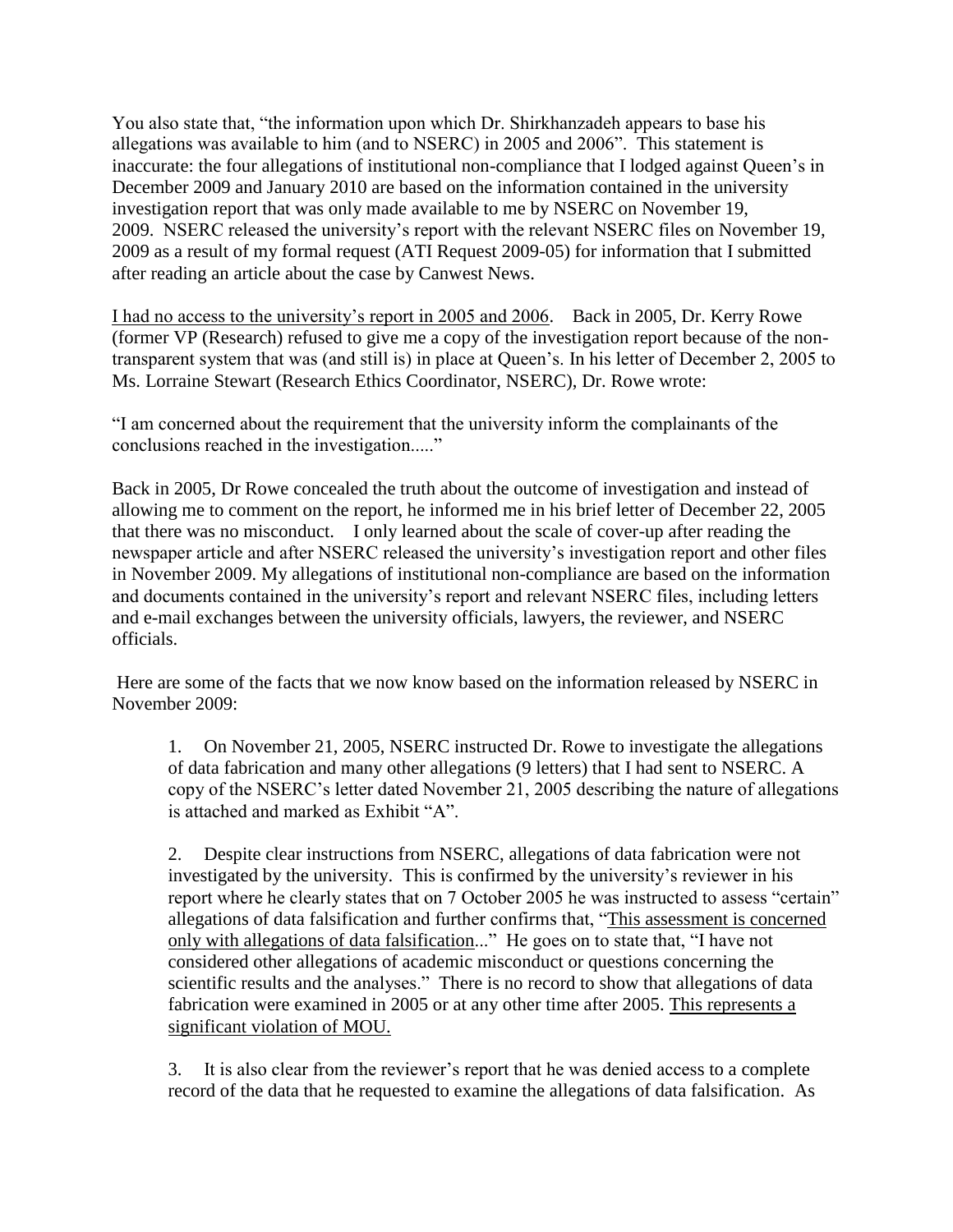stated by the examiner, "...a complete compilation of all the experimental results, including those deemed invalid, were not available for examination."

4. According to the reviewer, the accused researcher was not able to satisfy his request for a complete record of the data for all the samples produced and sent to the Canadian Space Agency (CSA).

5. Both Dr. Rowe and the accused researcher were fully aware of the report submitted to CSA in 2000 (PW &GS File No. 9F007-4-6028/01- ST "Diffusion in Liquid" Project 4-0026) that contained the complete record of the data requested by the reviewer. Despite this, it was claimed in a letter dated October 28, 2005 that the requested information could not be found. Critical data that were required to examine the allegations of data falsification were withheld from the reviewer, as if the university was not accountable to the public. This represents a significant violation of MOU.

6. Allegations of data falsification lodged on September 12, 2005 and on October 12, 2005 against Ms. "R" and her supervisor were not investigated because the Graduate School was denied access to a report (Final Report. PW &GS File No. 9F007-4-6028/01- ST "Diffusion in Liquid" Project 4-0026 (2000)) that was the basis of my allegations. More alarming, the university did not send an investigation report to NSERC in 2005 for this particular case despite the fact that Dr. Rowe was instructed by NSERC to do so on November 21, 2005. This represents a significant violation of MOU. Huge and important sections of the thesis are copied from the old papers published either by the supervisor alone or with other co-authors other than Ms. 'R". The paper in the Ann. NY. Acad. Sci. with the student's name as co-author is copied from earlier papers and is now retracted together with 4 other papers after I reported the problem to the editor. NSERC's Committee on Professional Scientific Integrity (CPSI) was not given the opportunity to see the report of the investigation for this particular allegation. This represents a significant violation of MOU.

7. According to the NSERC's files, "Despite the lack of thoroughness in the university's investigation report, the members of CPSI found the documents presented by the complainants provided sufficient evidence of misconduct to warrant that severe sanctions be imposed by NSERC..."

8. Both the internal assessor (Dr. McLatchie) and the external reviewer were selected with the approval of the accused researcher.

9. NSERC's Committee on Professional Scientific Integrity (CPSI) expressed concern in early 2006 that "the university investigation was not sufficiently at arm's length"

10. NSERC's Committee on Professional Scientific Integrity (CPSI) expressed "disappointment with the quality of the investigation report. More specifically, the report was found to lack thoroughness..."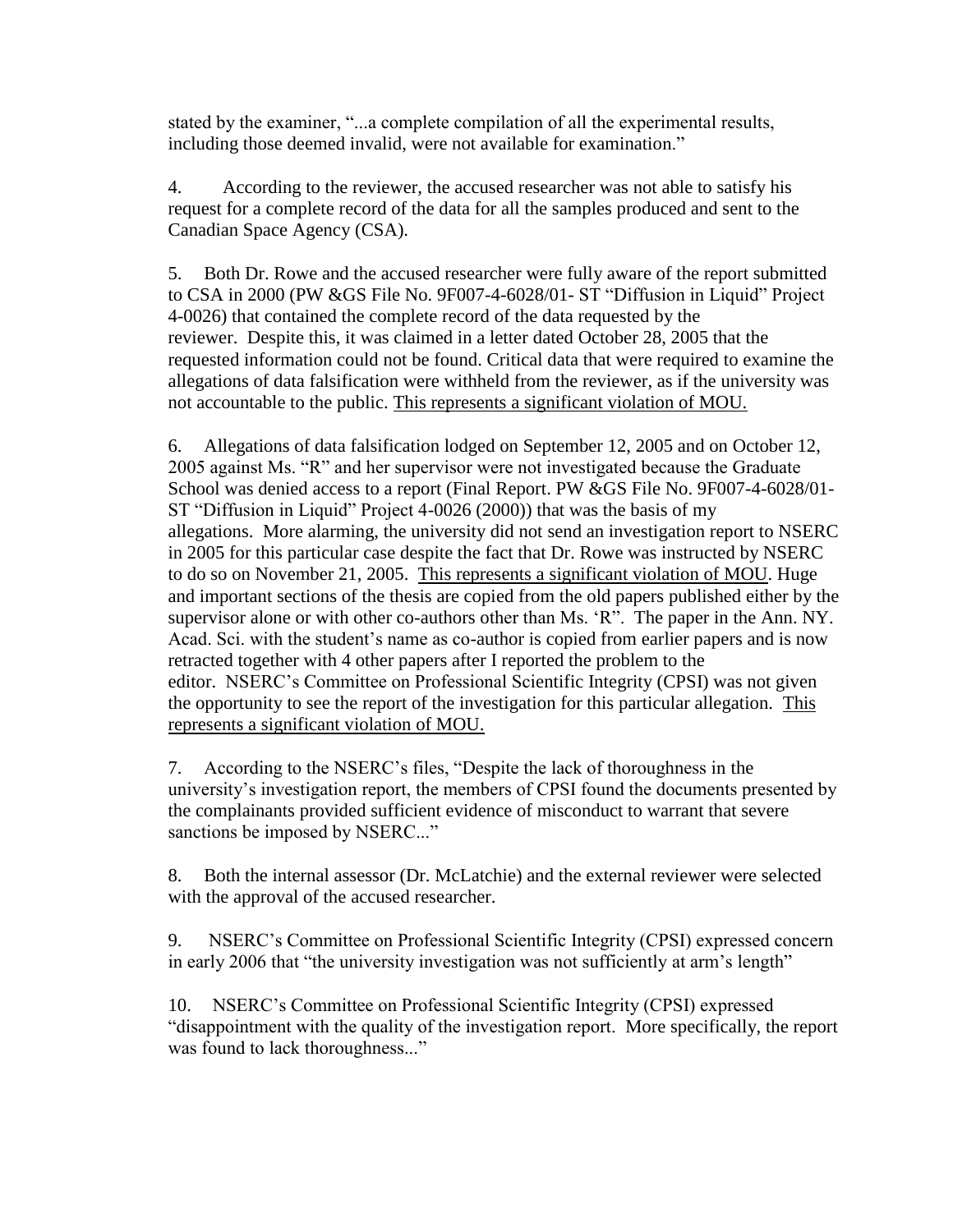11. NSERC Staff expressed concern on June 16, 2006 that "existing grants may have obtained on the basis of an exaggerated publication record"

12. There is no evidence whatsoever that the university officials took appropriate steps to correct the inflated publication record in grant applications after NSERC's Staff expressed concern that "existing grants may have been obtained on the basis of an exaggerated publication record."

13. There is no evidence whatsoever to show that the university took the appropriate steps to instruct the accused researcher to correct the research records in the relevant journals.

14. The remedial action taken by the university was found by NSERC staff to be "rather minor in light of many breaches of publication practices ....." (emphasis added).

In the last page of your letter to NSERC, you refer to the new allegations of data fabrication, data falsification and misuse of funds that I lodged recently in 2009-2010, and you state that, "From what we currently understand, the vast majority of his complaints are related to data originally collected in 1992, which was investigated in 2005, and for which there were no findings of falsification or fabrication". This is not true: First, the new allegations lodged in 2009-2010 are concerned with papers published in 2007, 2008 and 2009 (these papers did not exist in 2005). Second, allegations of data fabrication have never been investigated by the university at any time (as I explained in item 2 above). Contrary to your assertion, the numerous allegations of data fabrication and data falsification lodged in 2009-2010 are related to space research and experiments internationally known as 'Queen's University Experiments in Liquid Diffusion (QUELD)' that were conducted on board MIR in 1995-1996 (See "the Summary of QUELD II samples **assembled and tested by Queen's University**" (Table V-1 in the Final report submitted to CSA in 2000)) and the data were analysed in 1996 - 1999. The research was directly funded by the Canadian Space Agency over many years through contracts with Queen's University.

It is clear from the records released so far by NSERC under the Access to Information Act that the university administration swept the abuses under the carpet in 2005 and is now attempting to cover up the new cases of academic misconduct that have come to light in 2009-2010. The scale of the problem is colossal in terms of the size of the contracts and grants affected over years. Fabricated and falsified data are extensively used in thesis work, progress reports, and more than 15 journal articles and conference proceedings. There are over 22 pairs of duplicated papers with bogus authorship.

In the last paragraph of your letter, you state that, "the conduct of our institution with regard to the integrity matters brought forward by Dr. Shirkhanzadeh in 2005 has been dealt with by Queen's University.." (!) I respectfully submit that you and the Chair of Board of Trustees should allow a credible and independent investigative committee, similar to NSERC's Committee on Professional Scientific Integrity (CPSI)), to look into the serious allegations